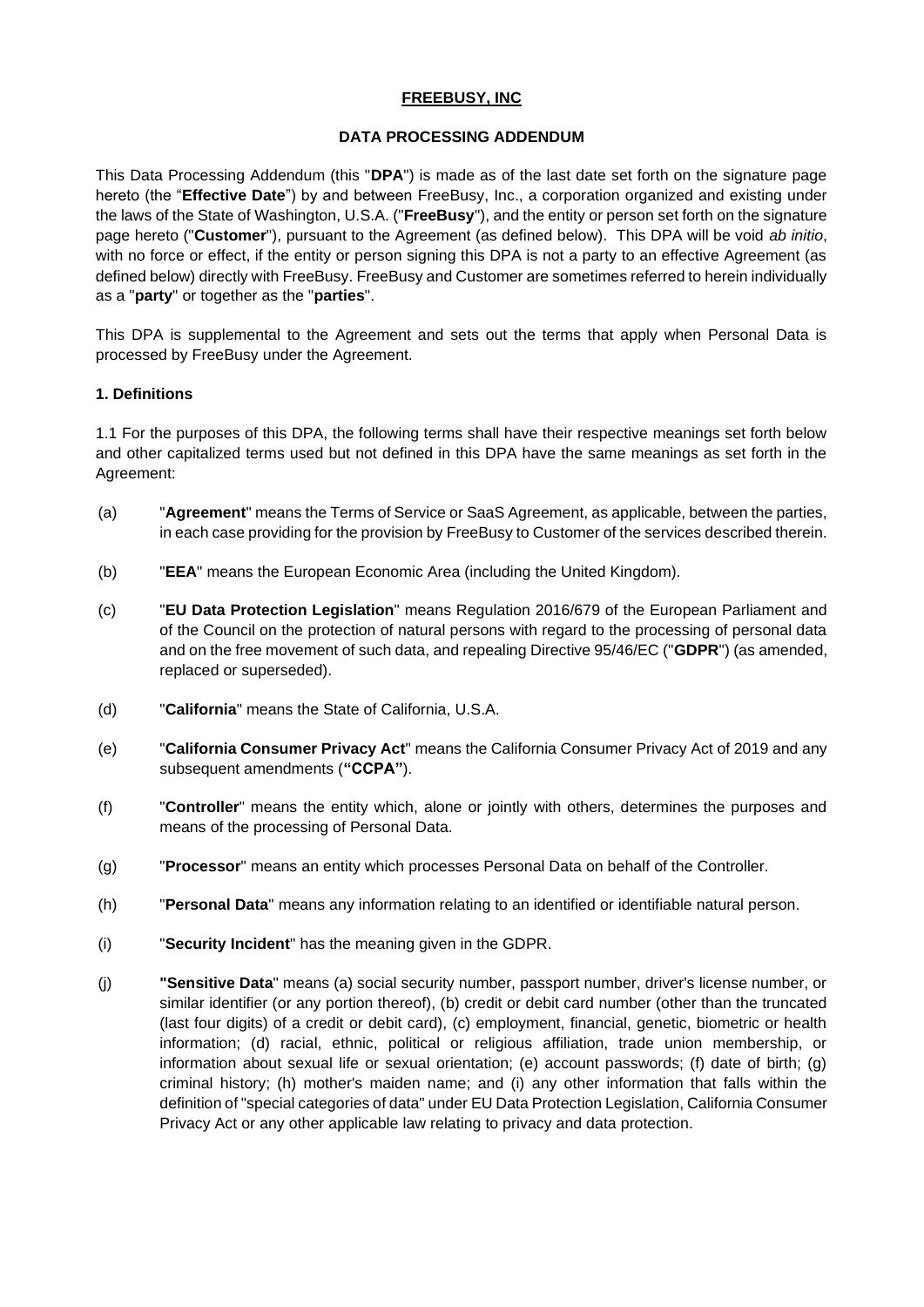## **2. Relationship with Agreement**

2.1 Except as amended by this DPA, the Agreement will remain in full force and effect.

2.2 If there is a conflict between the Agreement and this DPA, the terms of this DPA will control.

2.3 Any claims brought under this DPA shall be subject to the terms and conditions, including but not limited to, the exclusions and limitations set forth in the Agreement.

## **3. Applicability of this DPA**

3.1 Applicability. This DPA will apply only to the extent that FreeBusy processes Personal Data from the EEA or California, on behalf of the Customer.

3.2 GDPR. The parties agree that **Annex A** to this DPA will apply only on and after 25 May 2018. Where the GDPR materially or adversely impacts FreeBusy's continued provision of the Services (including its costs in providing the Services) and / or Customer's receipt of the Services, the Parties shall discuss in good faith and acting reasonably what changes may be necessary and operationally, technically and commercially feasible to the Agreement and/or the DPA and/or the Services (including, without limitation, the fees payable by Customer to FreeBusy for the Services) in order to enable FreeBusy to continue providing the Services. No such changes shall be effective unless agreed between the Parties pursuant to this Clause.

3.4 Service Data. Notwithstanding anything in this DPA, FreeBusy will have the right to collect, extract, compile, synthesize and analyze aggregated, non-personally identifiable data or information (data or information that does not identify Customer or any other entity or natural person as the source thereof) resulting from Customer's use or operation of the Services ("**Service Data**") including, by way of example and without limitation, information relating to volumes, frequencies, recipients, scheduling, rescheduling, and cancellation rates, or any other information regarding the calendar data and other communications Customer, its end users or recipients generate and send using the Services. To the extent any Service Data is collected or generated by FreeBusy, such data will be solely owned by FreeBusy and may be used by FreeBusy for any lawful business purpose without a duty of accounting to Customer or its recipients. For the avoidance of doubt, this DPA will not apply to Service Data.

### **4. Roles and responsibilities**

4.1 Parties' Roles. Customer, as Controller, appoints FreeBusy as a Processor to process the Personal Data described in **Annex A** on Customer's behalf.

4.2 Purpose Limitation. FreeBusy shall process the Personal Data for the purposes described in **Annex A** and only in accordance with the lawful, documented instructions of Customer, except where otherwise required by applicable law. The Agreement and this DPA sets out Customer's complete instructions to FreeBusy in relation to the processing of the Personal Data and any processing required outside of the scope of these instructions will require prior written agreement between the parties.

4.3 Prohibited Data. Customer will not provide (or cause to be provided) any Sensitive Data to FreeBusy for processing under the Agreement, and FreeBusy will have no liability whatsoever for Sensitive Data, whether in connection with a Security Incident or otherwise. For the avoidance of doubt, this DPA will not apply to Sensitive Data.

4.4 Description of Processing. A description of the nature and purposes of the processing, the types of Personal Data, categories of data subjects, and the duration of the processing are set out further in **Annex A**.

4.5 Compliance. Customer shall be responsible for ensuring that: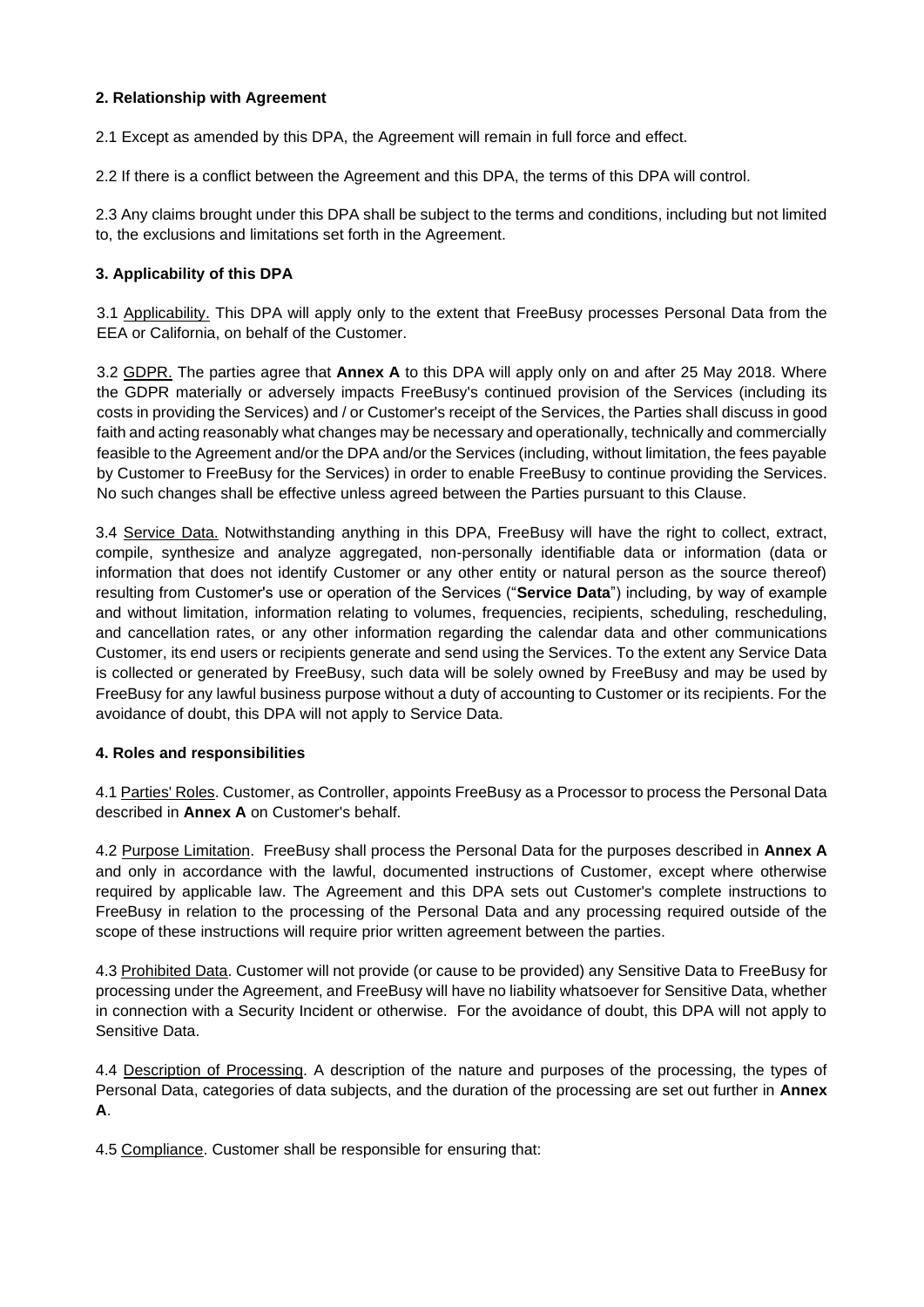- (a) it has complied, and will continue to comply, with all applicable laws relating to privacy and data protection, including EU Data Protection Legislation or California Consumer Privacy Act (as applicable), in its use of the Services and its own processing of Personal Data (except as otherwise required by applicable law); and
- (b) it has, and will continue to have, the right to transfer, or provide access to, the Personal Data to FreeBusy for processing in accordance with the terms of the Agreement and this DPA.

## **5. Security**

5.1 Security. Taking into account the state of the art, the costs of implementation and the nature, scope, context and purposes of Processing as well as the risk to (including likelihood and severity of such) the rights and freedoms of Data Subjects, FreeBusy shall implement appropriate technical and organizational measures to ensure a level of security appropriate to that risk, including, as appropriate, the measures referred to in Article 32(1) of the GDPR.

5.2 Security for Processing. In assessing the appropriate level of security, FreeBusy shall take particular account of the risks that are presented by Processing, particularly with regard to a Personal Data Breach.

### **6. International transfers**

6.1 International Transfers. Customer (as "data exporter") and FreeBusy (as "data importer") hereby enter into the Standard Contractual Clauses attached hereto in respect of any Personal Data that FreeBusy processes (or causes to be processed) in a country that has not been designated by the European Commission as providing an adequate level of protection for Personal Data.

## **7. Additional security**

7.1 Confidentiality of processing. FreeBusy shall ensure that any person that it authorizes to process the Personal Data shall be subject to a duty of confidentiality (whether a contractual or a statutory duty).

7.2 Security Incidents. Upon becoming aware of a Security Incident, FreeBusy shall notify Customer without undue delay and shall provide such timely information as Customer may reasonably require, including to enable Customer to fulfil any data breach reporting obligations under EU Data Protection Legislation*.*  FreeBusy shall take appropriate and commercially reasonable steps to mitigate the effects of such a Security Incident on the Personal Data under this Agreement.

### **8. Sub-processing**

8.1 Sub-processors. Customer agrees that FreeBusy may engage FreeBusy affiliates and third party subprocessors (collectively, "**Sub-processors**") to process the Personal Data on FreeBusy's behalf. The Subprocessors currently engaged by FreeBusy and authorized by Customer are listed in the [Privacy Policy.](https://freebusy.io/privacy) Customer shall be notified by FreeBusy in advance of any new Sub-processor being appointed or authorized to process Customer Personal Data.

8.2 Objection to Sub-processors. Customer may object in writing to the appointment of an additional Subprocessor within five (5) calendar days after receipt of FreeBusy's notice in accordance with the mechanism set out at Section 8.1 above. In the event that Customer objects on reasonable grounds relating to the protection of the Personal Data, then the parties shall discuss commercially reasonable alternative solutions in good faith. If no resolution can be reached, FreeBusy will, at its sole discretion, either not appoint Subprocessor, or permit Customer to suspend or terminate the affected FreeBusy service in accordance with the termination provisions of the Agreement, before the new Sub-processor shall be authorized to process Customer Personal Data. For the avoidance of doubt, if Agreement is terminated under this Section 8.2. any unused or prepaid fees will not be refunded.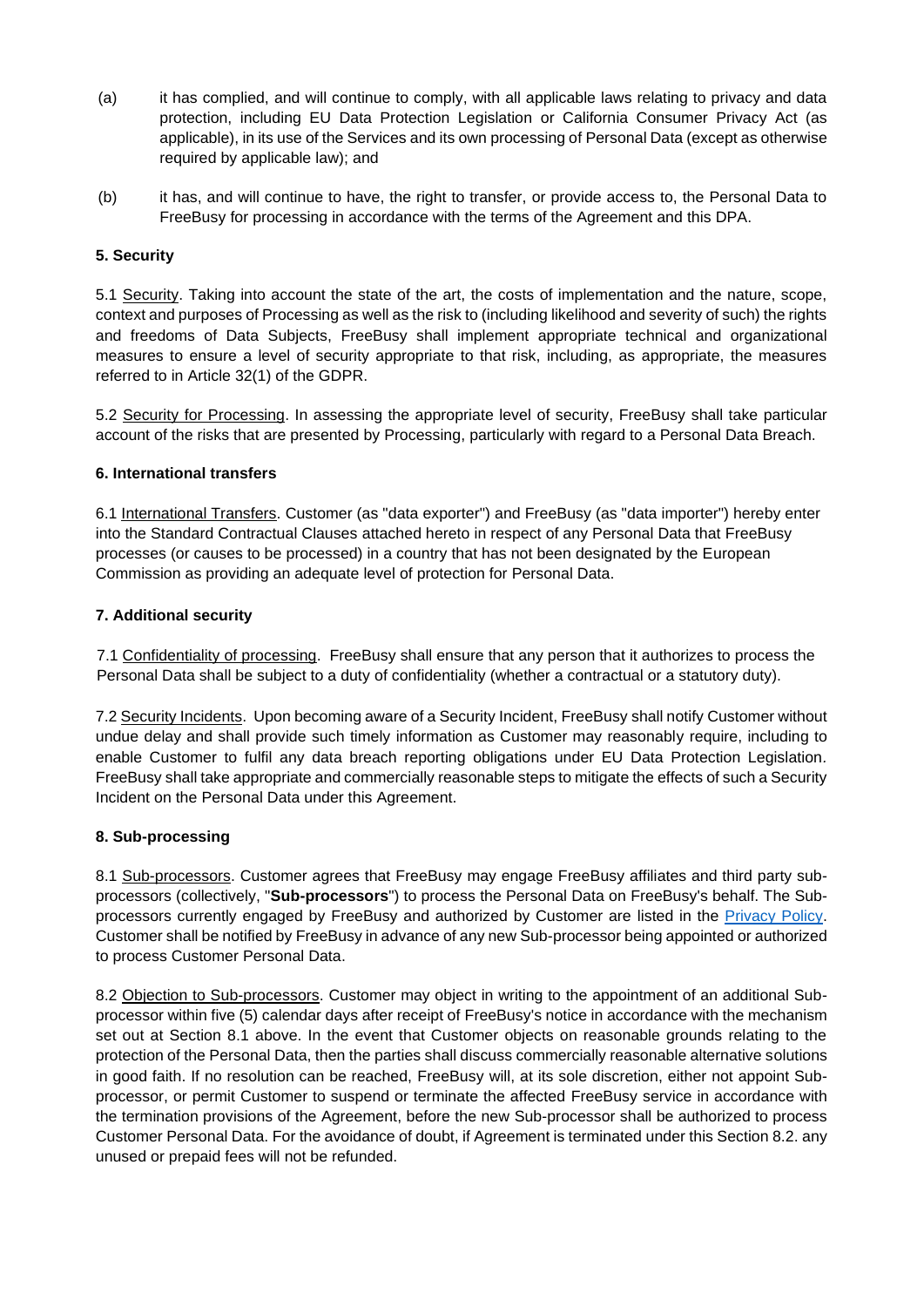8.3 Sub-processor obligations. Where a Sub-processor is engaged by FreeBusy as described in this Section 8, FreeBusy shall:

- (a) restrict the Sub-processor's access to Personal Data only to what is necessary to perform the subcontracted services;
- (b) impose on such Sub-processors in writing data protection terms that are substantially the same as provided for by this DPA; and
- (c) remain liable for any breach of the DPA caused by a Sub-processor.

## **9. Cooperation**

9.1 Cooperation and data subjects' rights. FreeBusy shall, taking into account the nature of the processing, provide reasonable assistance to Customer insofar as this is possible, to enable Customer to respond to requests from a data subject seeking to exercise their rights under EU Data Protection Legislation. In the event that such request is made directly to FreeBusy, FreeBusy shall promptly inform Customer of the same.

9.2 Data Protection Impact Assessments. FreeBusy shall, to the extent required by EU Data Protection Legislation and at Customer's expense, taking into account the nature of the processing and the information available to FreeBusy, provide Customer with commercially reasonable assistance with data protection impact assessments or prior consultations with data protection authorities that Customer is required to carry out under EU Data Protection Legislation.

## **10. Audits**

10.1 Audits. Whilst it is the parties' intention ordinarily to rely on the provision of the documentation to verify FreeBusy's compliance with this DPA, FreeBusy shall permit the Customer (or its appointed third-party auditors) to carry out an audit of FreeBusy processing of Personal Data under the Agreement following a Security Incident suffered by FreeBusy, or upon the instruction of a data protection authority. Customer must give FreeBusy reasonable prior notice of such intention to audit, conduct its audit during normal business hours, and take all reasonable measures to prevent unnecessary disruption to FreeBusy's operations. Any such audit shall be subject to FreeBusy's security and confidentiality terms. If FreeBusy declines to follow any instruction requested by Customer regarding audits, Customer is entitled to terminate this DPA and the Agreement.

10.2 Information Requests. FreeBusy shall further provide written responses (on a confidential basis) to all reasonable requests for information made by Customer, including responses to information security and audit questionnaires that are necessary to confirm FreeBusy's compliance with this DPA or applicable law.

### **11. Deletion / return of data**

11.1 Deletion or return of data: Upon termination or expiry of the Agreement, or at Customer's reasonable request, FreeBusy shall at Customer's election, delete or return to Customer the Personal Data (including copies) in FreeBusy's possession (and procure the deletion/return of such data), save to the extent that FreeBusy is required by any applicable law to retain some or all of the Personal Data.

*[Signatures on Following Page]*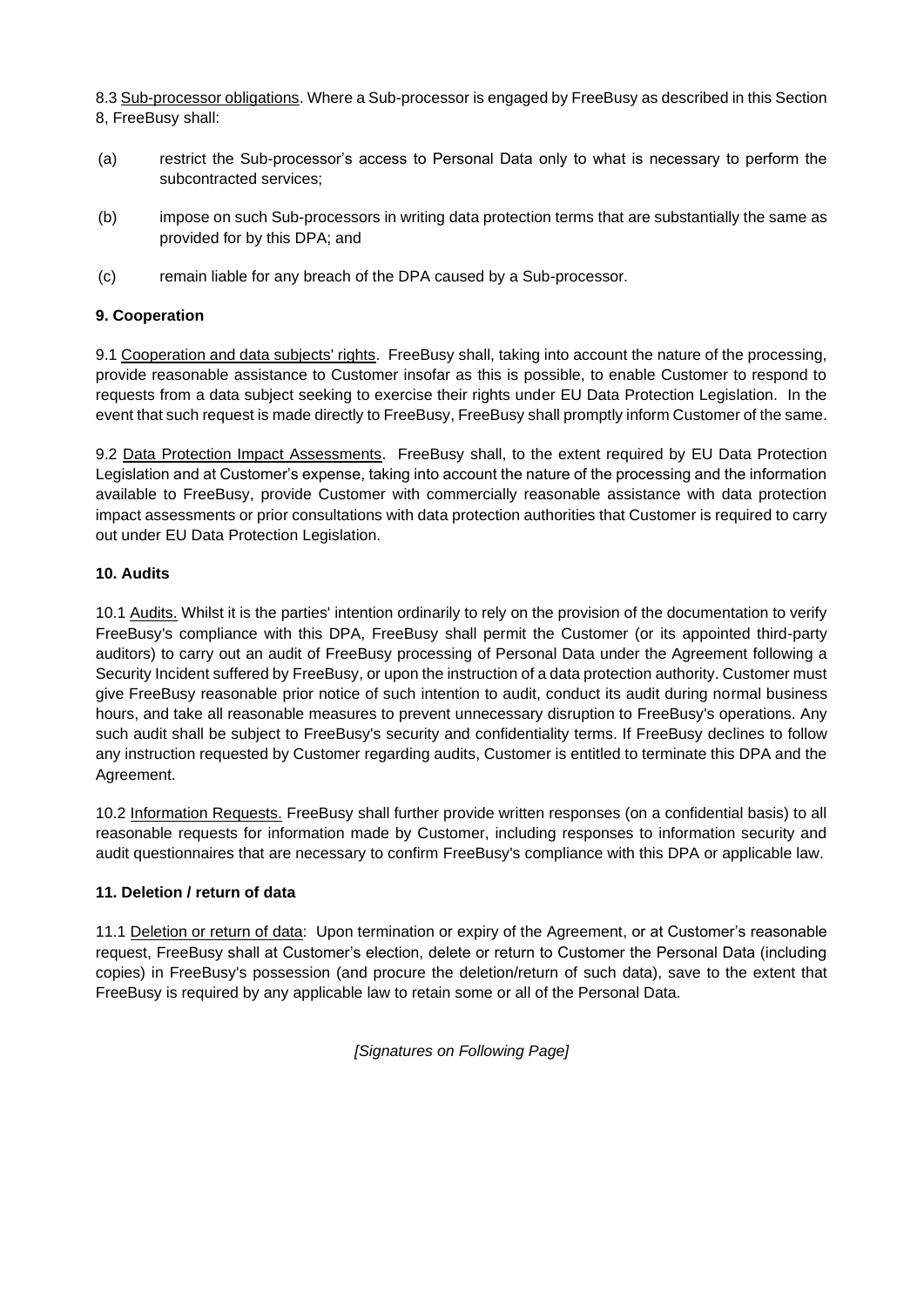## **SIGNED by the parties or their duly authorized representatives:**

**Customer Execution:**

Address: ……………………………………….

Signature……………………………………….

## **FreeBusy Execution:**

Name: Stefan Negritoiu

Position: CEO

Address: 340 S Lemon Ave Suite 2890, Walnut CA 91789

Signature……………………………………….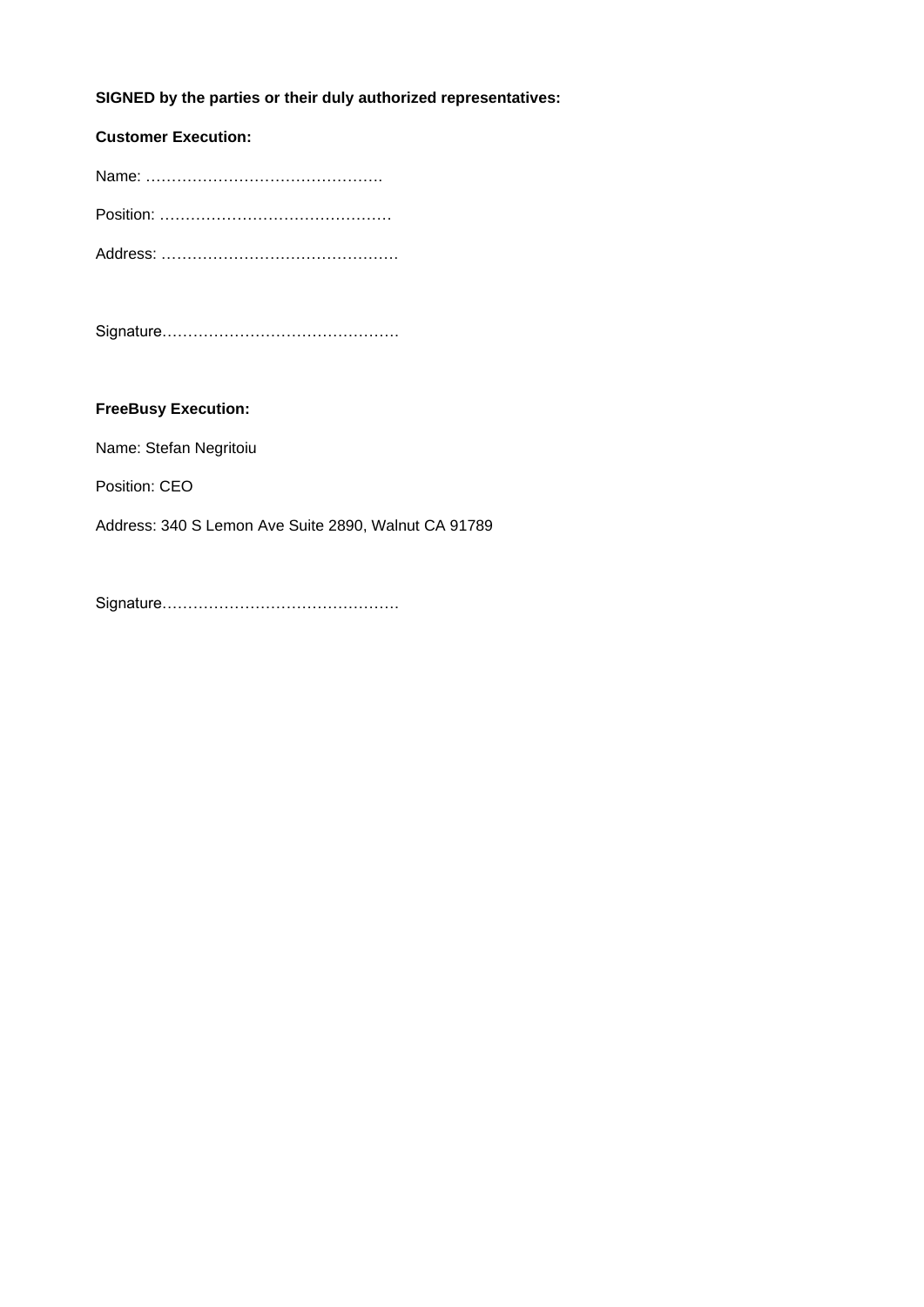#### **ANNEX A**

#### **DESCRIPTION OF PROCESSING**

#### **Nature and purposes of processing**

FreeBusy is a USA-headquartered, cloud-based provider of solutions for automated meeting scheduling, management and analytics services. These services consist primarily of sharing calendar availability and scheduling calendar and/or web conferencing events on behalf of the Customer and of collecting meeting proposals from its meeting participants containing such content as are determined by the Customer and its meeting participants in their sole discretion. FreeBusy also provides the Customer with analytic reports concerning the meetings scheduled on the Customer's behalf.

Associated with the activity of automated meeting scheduling, FreeBusy will also send communications (notifications) to Customer and its meeting participants primarily, but not limited to, e-mail communications. FreeBusy employs third-party vendors (Sub-processors, for the purpose of this DPA) to send such notifications.

Otherwise, the data processing will involve any such processing that is necessary for the purposes set out in the Agreement, the DPA, or as otherwise agreed between the parties.

#### **Categories of data subjects**

The personal data transferred concerns any data subject who proposes, organizes, or participates in a meeting (calendar and/or web conferencing event) which the Customer instructs FreeBusy to collect, schedule (create, update, delete), or otherwise assist with.

Data subjects may also include individuals who are mentioned within the notes of meetings collected or scheduled, on behalf of, or by the Customer and its meeting participants using FreeBusy's services.

#### **Categories of data**

The personal data transferred concern the following categories of data for the data subjects:

- Organizer, participant, and proposer identification information (first and last name), contact information (address, telephone number (fixed and mobile), e-mail address, instant messaging handle), employment information (job title); and
- Any other personal data that the Customer and/or its meeting participants choose to include within the notes of the meeting proposed or scheduled using FreeBusy's services.

The personal data transferred to FreeBusy for processing is determined and controlled by the Customer and/or its meeting participants in their sole discretion. As such, FreeBusy has no control over the volume and sensitivity of personal data processed through its service by the Customer and/or its meeting participants.

#### **Special categories of data (if appropriate)**

None.

Under the Agreement, the Customer agrees not to provide special categories of data to FreeBusy at any time.

### **Duration of processing**

The personal data will be processed for the term of the Agreement, or as otherwise required by law or agreed between the parties.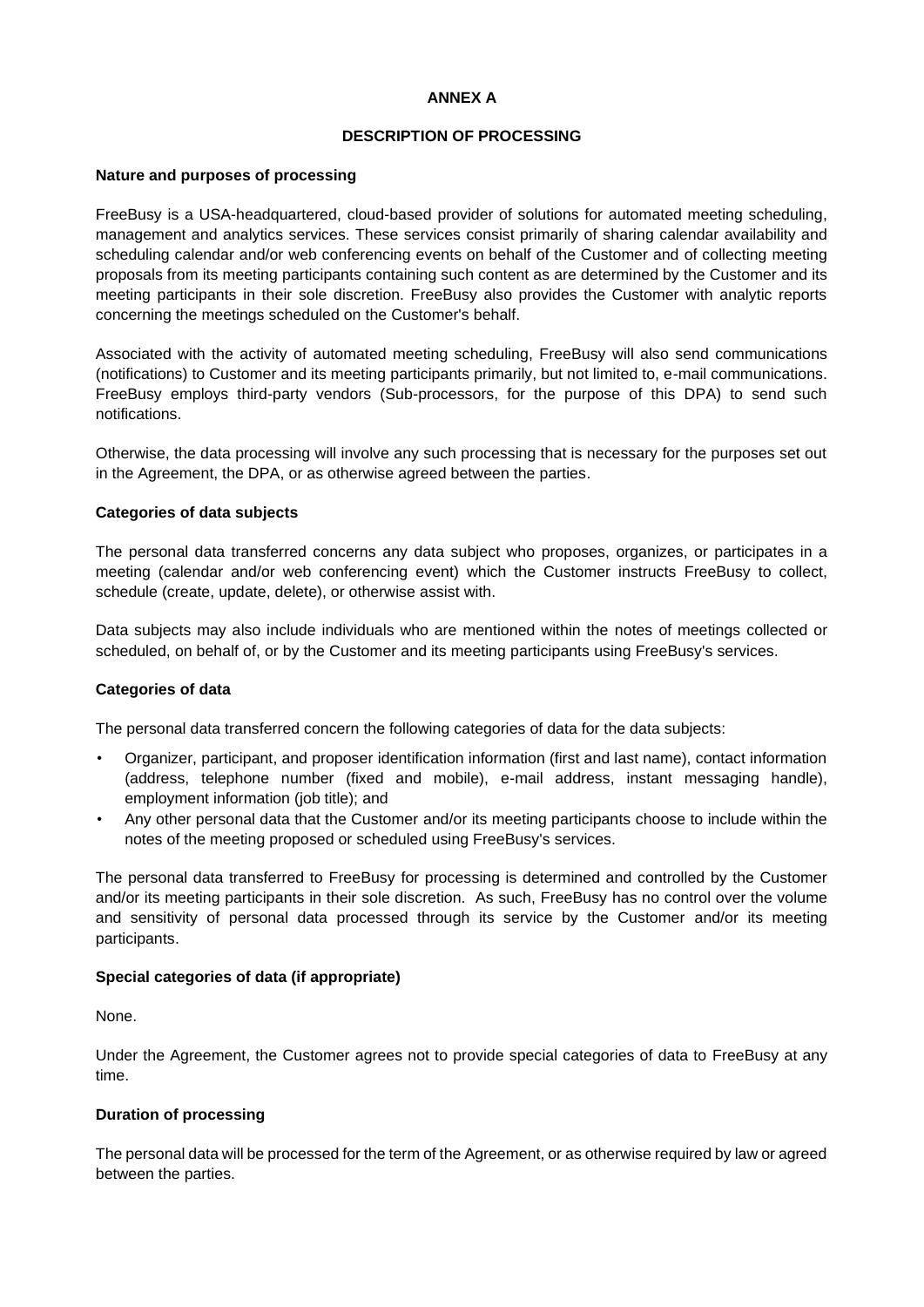#### **ANNEX B**

#### **STANDARD CONTRACTUAL CLAUSES**

For the purposes of Article 26(2) of Directive 95/46/EC, or a successor law or regulation including the GDPR, for the transfer of personal data to processors established in third countries which do not ensure an adequate level of data protection the entity or person set forth on the signature page hereto (the **"data exporter"**) and BizLogr, Inc. dba FreeBusy (the **"data importer"**) each a **"party"**; together the **"parties"**,

HAVE AGREED on the following Contractual Clauses (the **"Clauses"**) in order to adduce adequate safeguards with respect to the protection of privacy and fundamental rights and freedoms of individuals for the transfer by the data exporter to the data importer of the personal data specified in Appendix 1 to the Standard Contractual Clauses.

### **Clause 1**

Definitions. For the purposes of the Clauses:

- (a) *'personal data', 'special categories of data', 'process/processing', 'controller', 'processor', 'data subject'* and *'supervisory authority'* shall have the same meaning as in Directive 95/46/EC of the European Parliament and of the Council of 24 October 1995 on the protection of individuals with regard to the processing of personal data and on the free movement of such data; [*If these Clauses are governed by a law which extends the protection of data protection laws to corporate persons, the words "except that, if these Clauses govern a transfer of data relating to identified or identifiable corporate (as well as natural) persons, the definition of "personal data" is expanded to include those data" are added.*]
- (b) *'the data exporter'* means the controller who transfers the personal data;
- (c) *'the data importer'* means the processor who agrees to receive from the data exporter personal data intended for processing on his behalf after the transfer in accordance with his instructions and the terms of the Clauses and who is not subject to a third country's system ensuring adequate protection within the meaning of Article 25(1) of Directive 95/46/EC; [*If these Clauses are not governed by the law of a Member State, the words "and who is not subject to a third country's system ensuring adequate protection within the meaning of Article 25(1) of Directive 95/46/EC" are deleted.*]
- (d) *'the Sub-processor'* means any processor engaged by the data importer or by any other Subprocessor of the data importer who agrees to receive from the data importer or from any other Subprocessor of the data importer personal data exclusively intended for processing activities to be carried out on behalf of the data exporter after the transfer in accordance with his instructions, the terms of the Clauses and the terms of the written subcontract;
- (e) *'the applicable data protection law'* means the legislation protecting the fundamental rights and freedoms of individuals and, in particular, their right to privacy with respect to the processing of personal data applicable to a data controller in the Member State in which the data exporter is established;
- (f) *'technical and organizational security measures'* means those measures aimed at protecting personal data against accidental or unlawful destruction or accidental loss, alteration, unauthorized disclosure or access, in particular where the processing involves the transmission of data over a network, and against all other unlawful forms of processing.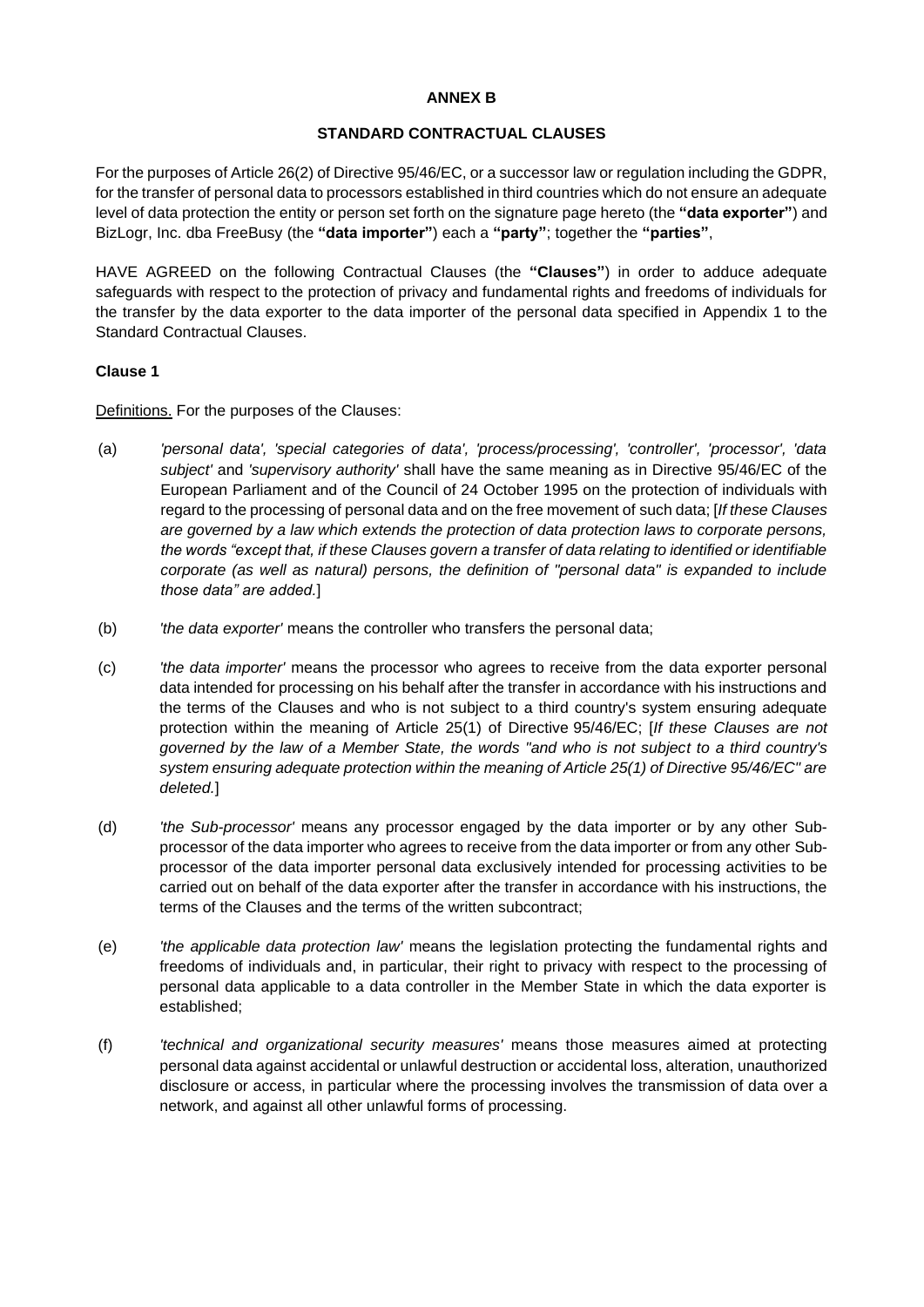Details of the transfer. The details of the transfer and in particular the special categories of personal data where applicable are specified in Appendix 1 which forms an integral part of the Clauses.

### **Clause 3**

#### Third-party beneficiary clause.

- 1. The data subject can enforce against the data exporter this Clause, Clause 4(b) to (i), Clause 5(a) to (e), and (g) to (j), Clause 6(1) and (2), Clause 7, Clause 8(2), and Clauses 9 to 12 as third-party beneficiary.
- 2. The data subject can enforce against the data importer this Clause, Clause 5(a) to (e) and (g), Clause 6, Clause 7, Clause 8(2), and Clauses 9 to 12, in cases where the data exporter has factually disappeared or has ceased to exist in law unless any successor entity has assumed the entire legal obligations of the data exporter by contract or by operation of law, as a result of which it takes on the rights and obligations of the data exporter, in which case the data subject can enforce them against such entity.
- 3. The data subject can enforce against the Sub-processor this Clause, Clause 5(a) to (e) and (g), Clause 6, Clause 7, Clause 8(2), and Clauses 9 to 12, in cases where both the data exporter and the data importer have factually disappeared or ceased to exist in law or have become insolvent, unless any successor entity has assumed the entire legal obligations of the data exporter by contract or by operation of law as a result of which it takes on the rights and obligations of the data exporter, in which case the data subject can enforce them against such entity. Such third-party liability of the Sub-processor shall be limited to its own processing operations under the Clauses.
- 4. The parties do not object to a data subject being represented by an association or other body if the data subject so expressly wishes and if permitted by national law.

### **Clause 4**

Obligations of the data exporter. The data exporter agrees and warrants:

- (a) that the processing, including the transfer itself, of the personal data has been and will continue to be carried out in accordance with the relevant provisions of the applicable data protection law (and, where applicable, has been notified to the relevant authorities of the Member State where the data exporter is established) and does not violate the relevant provisions of that State;
- (b) that it has instructed and throughout the duration of the personal data processing services will instruct the data importer to process the personal data transferred only on the data exporter's behalf and in accordance with the applicable data protection law and the Clauses;
- (c) that the data importer will provide sufficient guarantees in respect of the technical and organizational security measures specified in Appendix 2 to this contract;
- (d) that after assessment of the requirements of the applicable data protection law, the security measures are appropriate to protect personal data against accidental or unlawful destruction or accidental loss, alteration, unauthorized disclosure or access, in particular where the processing involves the transmission of data over a network, and against all other unlawful forms of processing, and that these measures ensure a level of security appropriate to the risks presented by the processing and the nature of the data to be protected having regard to the state of the art and the cost of their implementation;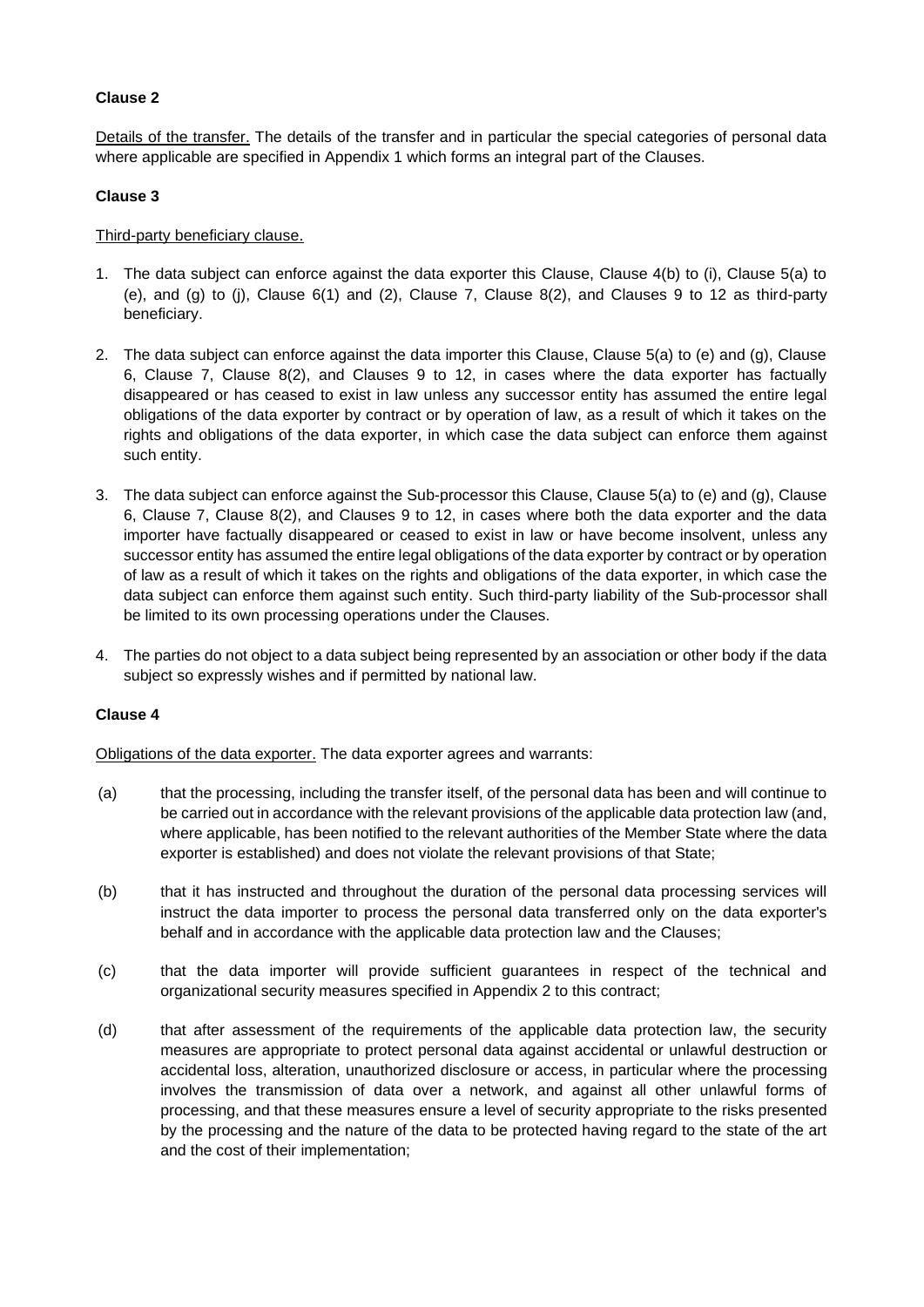- (e) that it will ensure compliance with the security measures;
- (f) that, if the transfer involves special categories of data, the data subject has been informed or will be informed before, or as soon as possible after, the transfer that its data could be transmitted to a third country not providing adequate protection within the meaning of Directive 95/46/EC; [If these Clauses are not governed by the law of a Member State, the words "within the meaning of Directive 95/46/EC" are deleted.]
- (g) to forward any notification received from the data importer or any Sub-processor pursuant to Clause 5(b) and Clause 8(3) to the data protection supervisory authority if the data exporter decides to continue the transfer or to lift the suspension;
- (h) to make available to the data subjects upon request a copy of the Clauses, with the exception of Appendix 2, and a summary description of the security measures, as well as a copy of any contract for Sub-processing services which has to be made in accordance with the Clauses, unless the Clauses or the contract contain commercial information, in which case it may remove such commercial information;
- (i) that, in the event of Sub-processing, the processing activity is carried out in accordance with Clause 11 by a Sub-processor providing at least the same level of protection for the personal data and the rights of data subject as the data importer under the Clauses; and
- $(i)$  that it will ensure compliance with Clause  $4(a)$  to  $(i)$ .

Obligations of the data importer. The data importer agrees and warrants:

- (a) to process the personal data only on behalf of the data exporter and in compliance with its instructions and the Clauses; if it cannot provide such compliance for whatever reasons, it agrees to inform promptly the data exporter of its inability to comply, in which case the data exporter is entitled to suspend the transfer of data and/or terminate the contract;
- (b) that it has no reason to believe that the legislation applicable to it prevents it from fulfilling the instructions received from the data exporter and its obligations under the contract and that in the event of a change in this legislation which is likely to have a substantial adverse effect on the warranties and obligations provided by the Clauses, it will promptly notify the change to the data exporter as soon as it is aware, in which case the data exporter is entitled to suspend the transfer of data and/or terminate the contract;
- (c) that it has implemented the technical and organizational security measures specified in Appendix 2 before processing the personal data transferred;
- (d) that it will promptly notify the data exporter about:
	- (i) any legally binding request for disclosure of the personal data by a law enforcement authority unless otherwise prohibited, such as a prohibition under criminal law to preserve the confidentiality of a law enforcement investigation,
	- (ii) any accidental or unauthorized access, and
	- (iii) any request received directly from the data subjects without responding to that request, unless it has been otherwise authorized to do so;
- (e) to deal promptly and properly with all inquiries from the data exporter relating to its processing of the personal data subject to the transfer and to abide by the advice of the supervisory authority with regard to the processing of the data transferred;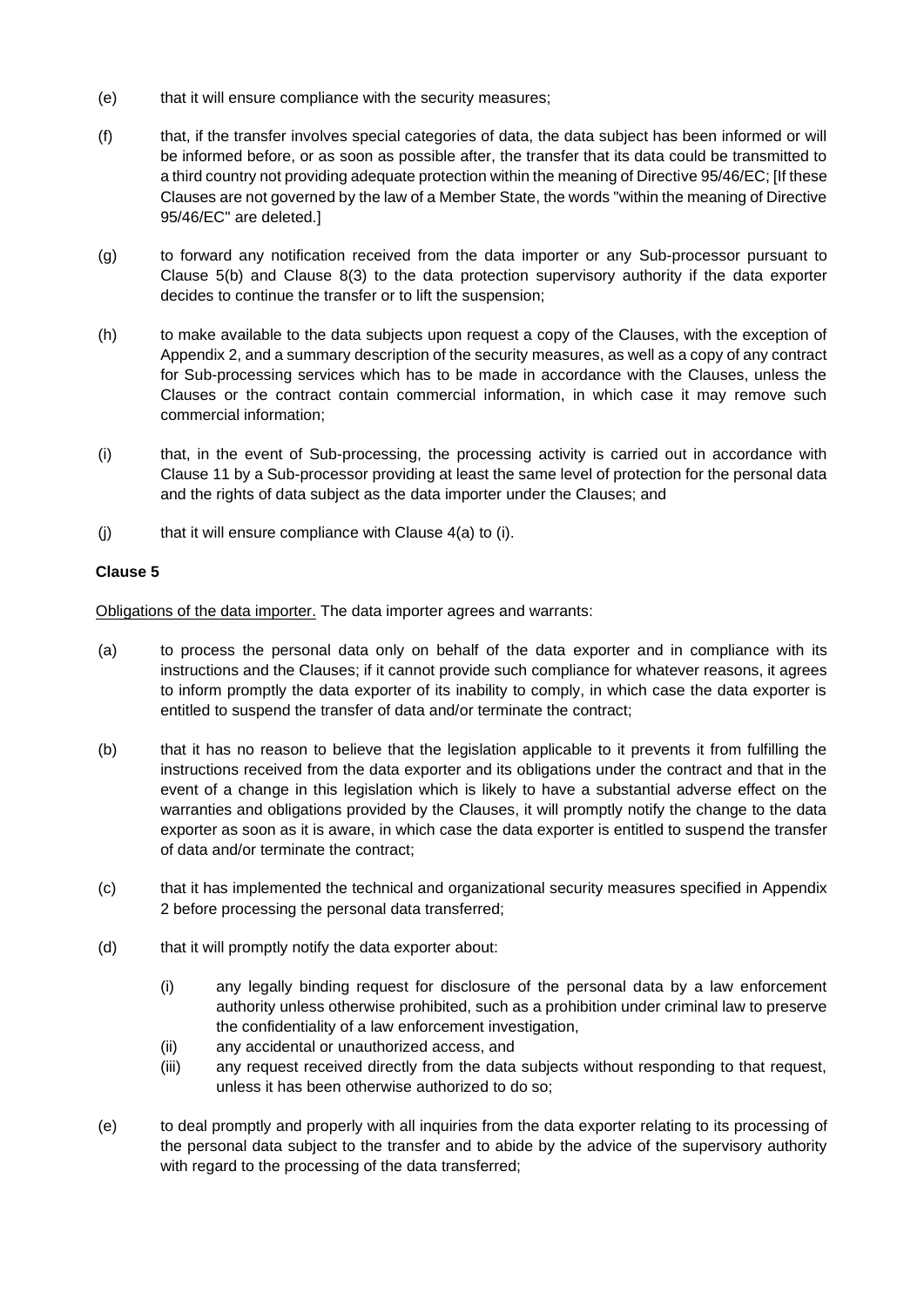- (f) at the request of the data exporter to submit its data processing facilities for audit of the processing activities covered by the Clauses which shall be carried out by the data exporter or an inspection body composed of independent members and in possession of the required professional qualifications bound by a duty of confidentiality, selected by the data exporter, where applicable, in agreement with the supervisory authority;
- (g) to make available to the data subject upon request a copy of the Clauses, or any existing contract for Sub-processing, unless the Clauses or contract contain commercial information, in which case it may remove such commercial information, with the exception of Appendix 2 which shall be replaced by a summary description of the security measures in those cases where the data subject is unable to obtain a copy from the data exporter;
- (h) that, in the event of Sub-processing, it has previously informed the data exporter and obtained its prior written consent;
- (i) that the processing services by the Sub-processor will be carried out in accordance with Clause 11;
- (j) to send promptly a copy of any Sub-processor agreement it concludes under the Clauses to the data exporter.

### Liability

- 1. The parties agree that any data subject, who has suffered damage as a result of any breach of the obligations referred to in Clause 3 or in Clause 11 by any party or Sub-processor is entitled to receive compensation from the data exporter for the damage suffered.
- 2. If a data subject is not able to bring a claim for compensation in accordance with paragraph 1 against the data exporter, arising out of a breach by the data importer or his Sub-processor of any of their obligations referred to in Clause 3 or in Clause 11, because the data exporter has factually disappeared or ceased to exist in law or has become insolvent, the data importer agrees that the data subject may issue a claim against the data importer as if it were the data exporter, unless any successor entity has assumed the entire legal obligations of the data exporter by contract of by operation of law, in which case the data subject can enforce its rights against such entity.

The data importer may not rely on a breach by a Sub-processor of its obligations in order to avoid its own liabilities.

3. If a data subject is not able to bring a claim against the data exporter or the data importer referred to in paragraphs 1 and 2, arising out of a breach by the Sub-processor of any of their obligations referred to in Clause 3 or in Clause 11 because both the data exporter and the data importer have factually disappeared or ceased to exist in law or have become insolvent, the Sub-processor agrees that the data subject may issue a claim against the data Sub-processor with regard to its own processing operations under the Clauses as if it were the data exporter or the data importer, unless any successor entity has assumed the entire legal obligations of the data exporter or data importer by contract or by operation of law, in which case the data subject can enforce its rights against such entity. The liability of the Subprocessor shall be limited to its own processing operations under the Clauses.

### **Clause 7**

Mediation and jurisdiction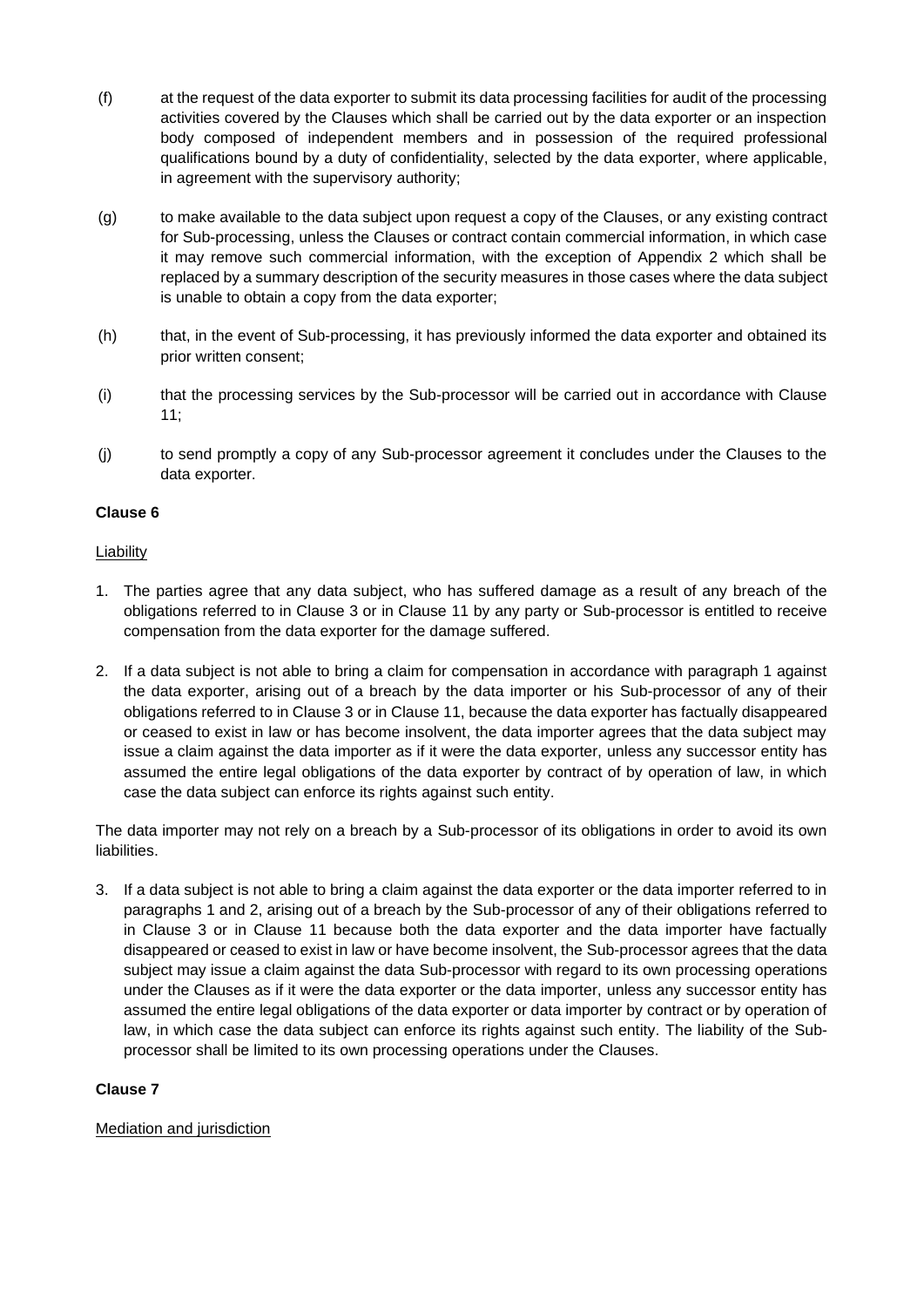- 1. The data importer agrees that if the data subject invokes against it third-party beneficiary rights and/or claims compensation for damages under the Clauses, the data importer will accept the decision of the data subject:
- (a) to refer the dispute to mediation, by an independent person or, where applicable, by the supervisory authority;
- (b) to refer the dispute to the courts in the Member State in which the data exporter is established.
- 2. The parties agree that the choice made by the data subject will not prejudice its substantive or procedural rights to seek remedies in accordance with other provisions of national or international law.

### Cooperation with supervisory authorities

- 1. The data exporter agrees to deposit a copy of this contract with the supervisory authority if it so requests or if such deposit is required under the applicable data protection law.
- 2. The parties agree that the supervisory authority has the right to conduct an audit of the data importer, and of any Sub-processor, which has the same scope and is subject to the same conditions as would apply to an audit of the data exporter under the applicable data protection law.
- 3. The data importer shall promptly inform the data exporter about the existence of legislation applicable to it or any Sub-processor preventing the conduct of an audit of the data importer, or any Sub-processor, pursuant to paragraph 2. In such a case the data exporter shall be entitled to take the measures foreseen in Clause 5 (b).

### **Clause 9**

Governing Law. The Clauses shall be governed by the law of the Member State in which the data exporter is established.

### **Clause 10**

Variation of the contract. The parties undertake not to vary or modify the Clauses. This does not preclude the parties from adding clauses on business related issues where required as long as they do not contradict the Clause.

### **Clause 11**

### Sub-processing

- 1. The data importer shall not subcontract any of its processing operations performed on behalf of the data exporter under the Clauses without the prior written consent of the data exporter. Where the data importer subcontracts its obligations under the Clauses, with the consent of the data exporter, it shall do so only by way of a written agreement with the Sub-processor which imposes the same obligations on the Sub-processor as are imposed on the data importer under the Clauses. Where the Sub-processor fails to fulfil its data protection obligations under such written agreement the data importer shall remain fully liable to the data exporter for the performance of the Sub-processor's obligations under such agreement.
- 2. The prior written contract between the data importer and the Sub-processor shall also provide for a thirdparty beneficiary clause as laid down in Clause 3 for cases where the data subject is not able to bring the claim for compensation referred to in paragraph 1 of Clause 6 against the data exporter or the data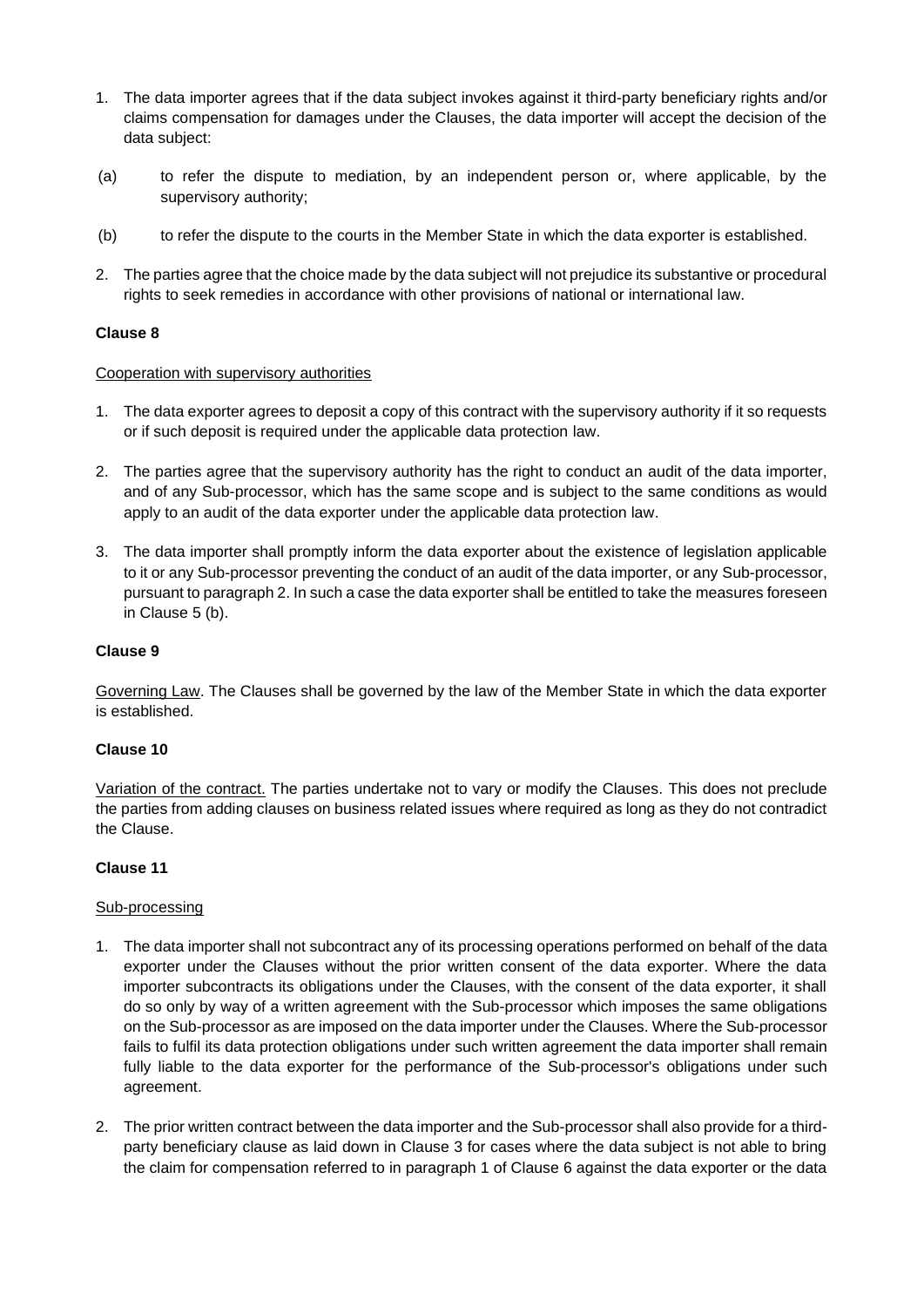importer because they have factually disappeared or have ceased to exist in law or have become insolvent and no successor entity has assumed the entire legal obligations of the data exporter or data importer by contract or by operation of law. Such third-party liability of the Sub-processor shall be limited to its own processing operations under the Clauses.

- 3. The provisions relating to data protection aspects for Sub-processing of the contract referred to in paragraph 1 shall be governed by the law of the Member State in which the data exporter is established
- 4. The data exporter shall keep a list of Sub-processing agreements concluded under the Clauses and notified by the data importer pursuant to Clause 5 (j), which shall be updated at least once a year. The list shall be available to the data exporter's data protection supervisory authority.

# **Clause 12**

### Obligation after the termination of personal data processing services

- 1. The parties agree that on the termination of the provision of data processing services, the data importer and the Sub-processor shall, at the choice of the data exporter, return all the personal data transferred and the copies thereof to the data exporter or shall destroy all the personal data and certify to the data exporter that it has done so, unless legislation imposed upon the data importer prevents it from returning or destroying all or part of the personal data transferred. In that case, the data importer warrants that it will guarantee the confidentiality of the personal data transferred and will not actively process the personal data transferred anymore.
- 2. The data importer and the Sub-processor warrant that upon request of the data exporter and/or of the supervisory authority, it will submit its data processing facilities for an audit of the measures referred to in paragraph 1.

#### **On behalf of the data exporter:**

Signature……………………………………….

### **On behalf of the data importer:**

Name: Stefan Negritoiu

Position: CEO

Address: 340 S Lemon Ave Suite 2890, Walnut CA 91789

Signature……………………………………….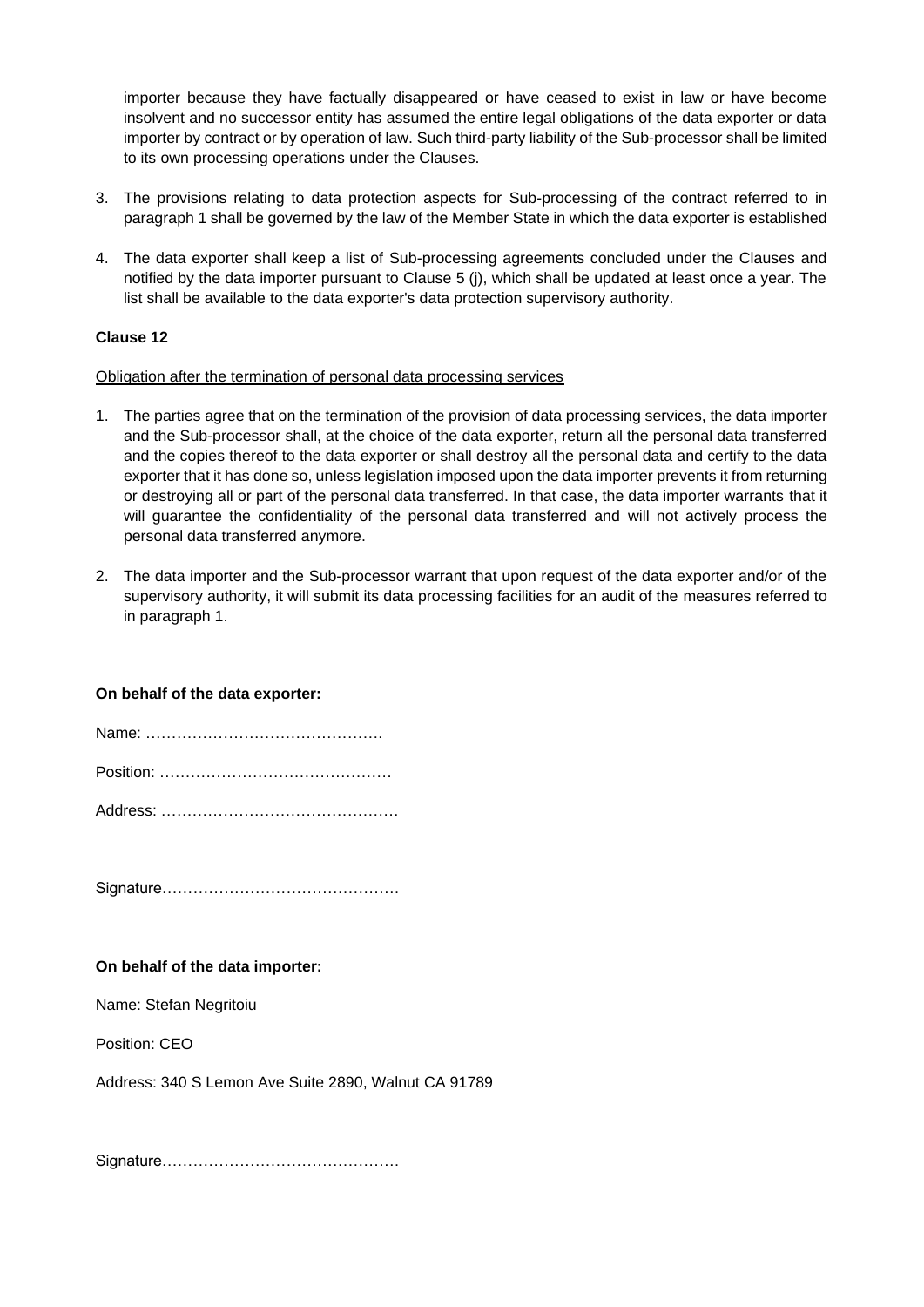# **APPENDIX 1 TO THE STANDARD CONTRACTUAL CLAUSES**

This Appendix forms part of the Clauses and must be completed and signed by the parties

The Member States may complete or specify, according to their national procedures, any additional necessary information to be contained in this Appendix

#### **Data exporter**

The data exporter is:

……………………………………….

#### **Data importer**

The data importer is:

FreeBusy, Inc.

### **Data subjects**

The personal data transferred concern the following categories of data subjects:

*The categories of data subjects are set out in Annex A to the DPA.*

#### **Categories of data**

The personal data transferred concern the following categories of data:

*The categories of data are set out in Annex A to the DPA.*

### **Special categories of data (if appropriate)**

The personal data transferred concern the following special categories of data:

*If applicable, special categories of data are set out in Annex A to the DPA.*

# **Processing operations**

The personal data transferred will be subject to the following basic processing activities:

*The processing activities are set out in Annex A to the DPA.*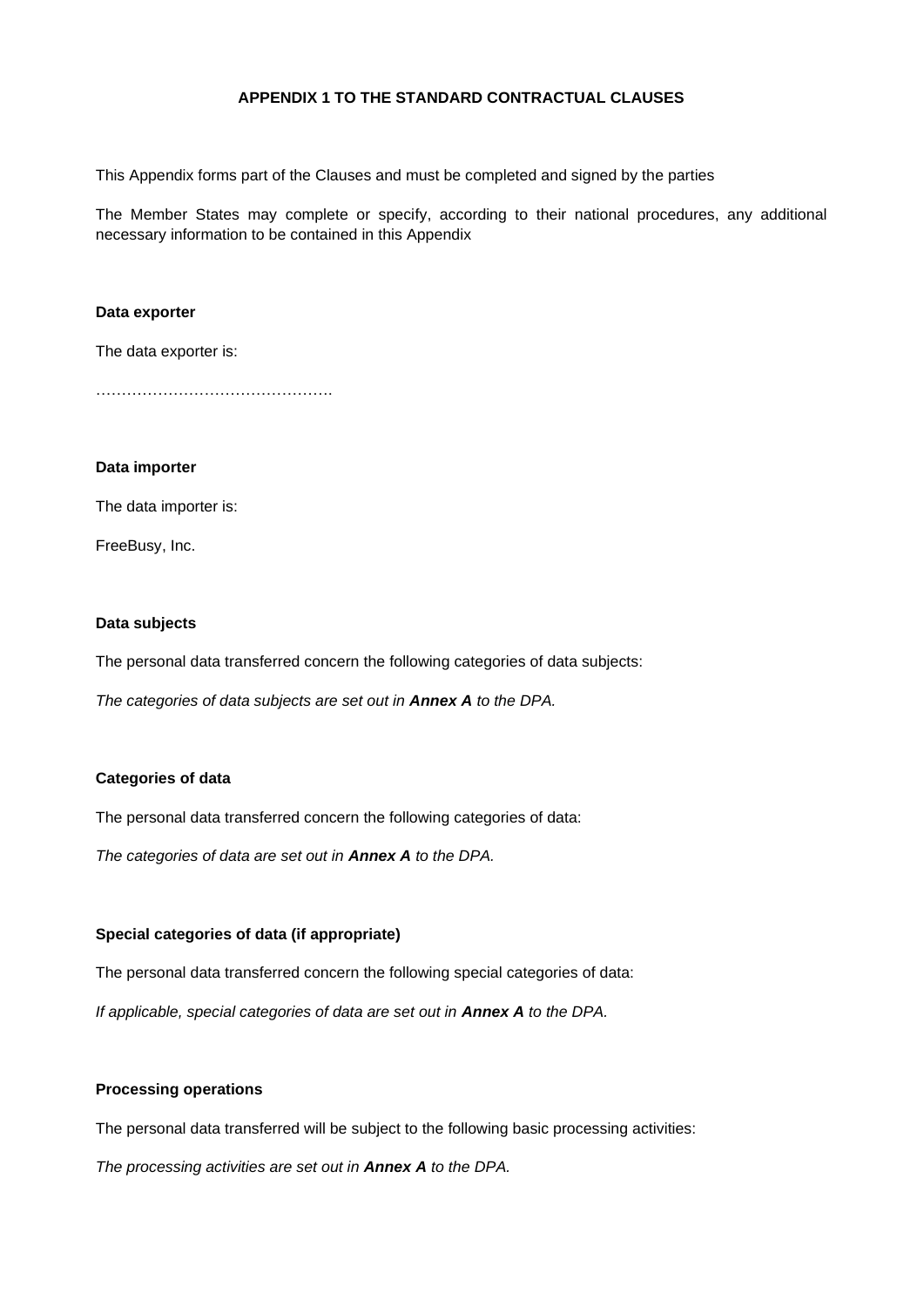## DATA EXPORTER

[*Populated with details of, and deemed to be signed on behalf of, the data exporter:*]

Name: ……………………

Authorized Signature ……………………

DATA IMPORTER

[*Populated with details of, and deemed to be signed on behalf of, the data importer:*]

Name: Stefan Negritoiu

Authorized Signature ……………………